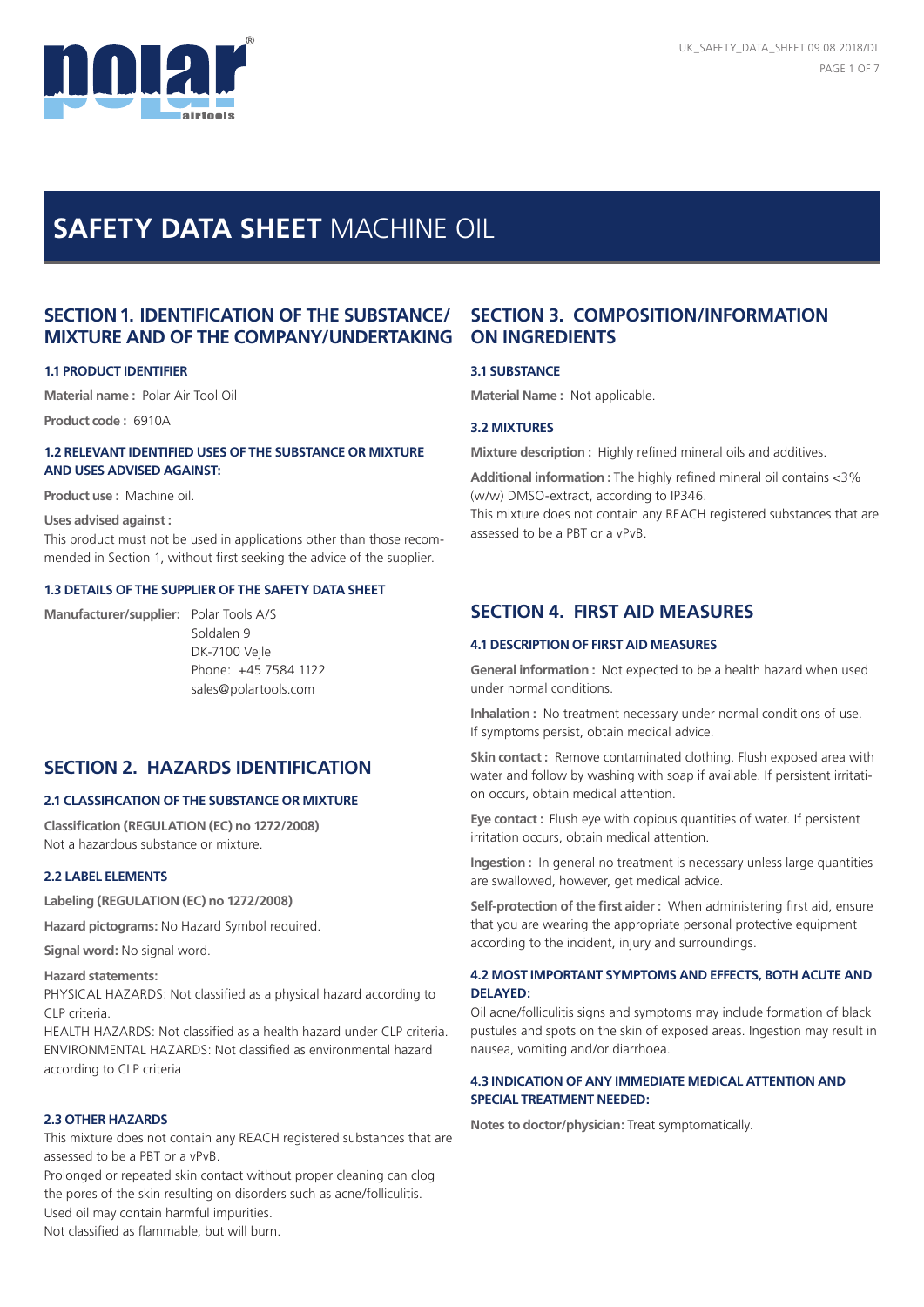

# **SECTION 5. FIRE FIGHTING MEASURES**

Clear fire area of all non-emergency personnel.

#### **5.1 EXTINGUISHING MEDIA :**

Foam, water spray or fog. Dry chemical powder, carbon dioxide, sand or earth may be used for small fires only.

**Unsuitable extinguishing media :** Do not use water in a jet.

#### **5.2 SPECIAL HAZARDS ARISING FROM THE SUBSTANCE OR MIXTURE :**

Hazardous combustion products may include: A complex mixture of airborne solid and liquid particulates and gases (smoke). Carbon monoxide. Unidentified organic and inorganic compounds.

#### **5.3 ADVICE FOR FIREFIGHTERS :**

Proper protective equipment including chemical resistant gloves are to be worn; chemical resistant suit is indicated if large contact with spilled product is expected. Self-contained breathing apparatus must be worn when approaching a fire in a confined space. Select fire fighter's clothing approved to relevant standards (e.g. Europe: EN469).

# **SECTION 6. ACCIDENTAL RELEASE MEASURES**

Avoid contact with spilled or released material. For guidance on selection of personal protective equipment see chapter 8 of this material safety data sheet. Observe the relevant local and international regulations.

#### **6.1 PERSONAL PRECAUTIONS, PROTECTIVE EQUIPMENT AND EMERGENCY PROCEDURES :**

**6.1.1 For non emergency personnel:** Avoid contact with skin and eyes.

**6.1.2 For emergency responders:** Avoid contact with skin and eyes.

**6.2 Environmental precautions :** Use appropriate containment to avoid environmental contamination. Prevent from spreading or entering drains, ditches or rivers by using sand, earth, or other appropriate barriers.

**6.3 Methods and material for containment and cleaning up :** Slippery when spilt. Avoid accidents, clean up immediately. Prevent from spreading by making a barrier with sand, earth or other containment material. Reclaim liquid directly or in an absorbent. Soak up residue with an absorbent such as clay, sand or other suitable material and dispose of properly.

**Additional advice :** Local authorities should be advised if significant spillages cannot be contained.

## **6.4 REFERENCE TO OTHER SECTIONS :**

For guidance on selection of personal protective equipment see Chapter 8 of this material safety data sheet. For guidance on disposal of spilled material see Chapter 13 of this material safety data sheet.

# **SECTION 7. HANDLING AND STORAGE**

**General precautions:** Use local exhaust ventilation if there is risk of inhalation of vapours, mists or aerosols. Use the information in this data sheet as input to a risk assessment of local circumstances to help determine appropriate controls for safe handling, storage and disposal of this material.

## **7.1 PRECAUTIONS FOR SAFE HANDLING :**

Avoid prolonged or repeated contact with skin. Avoid inhaling vapour and/or mists. When handling product in drums, safety footwear should be worn and proper handling equipment should be used. Properly dispose of any contaminated rags or cleaning materials in order to prevent fires. Keep container tightly closed and in a cool, well-ventilated place. Use properly labelled and closeable containers.

**Product transfer :** This material has the potential to be a static accumulator. Proper grounding and bonding procedures should be used during all bulk transfer operations.

## **7.2 CONDITIONS FOR SAFE STORAGE, INCLUDING ANY INCOMPATIBILITIES:**

Store at ambient temperature. Refer to section 15 for any additional specific legislation covering the packaging and storage of this product. The storage of this product may be subject to the control of pollution (Oil Storage) (England) regulations. Further guidance may be obtained from the local environmental agency office.

**Recommended materials :** For containers or container linings, use mild steel or high density polyethylene.

**Unsuitable materials : PVC.**

## **7.3 SPECIFIC END USE(S) :**

#### Not applicable

**Additional information :** Polyethylene containers should not be exposed to high temperatures because of possible risk of distortion. Exposure to this product should be reduced as low as reasonably practicable. Reference should be made to the Health and Safety Executive's publication "COSHH Essentials".

# **SECTION 8. EXPOSURE CONTROLS/PERSONAL PROTECTION**

If the American Conference of Governmental Industrial Hygienists (ACGIH) value is provided on this document, it is provided for information only.

## **8.1 CONTROL PARAMETERS**

#### Occupational Exposure Limits

| Material  | Source  | Type           | ppm | mg/m <sup>3</sup> | Notation |
|-----------|---------|----------------|-----|-------------------|----------|
| Oil mist, | ACGIH I | TWA(Inhalable) |     | 5 mg/m $3$        |          |
| mineral   |         | fraction.)     |     |                   |          |

**Biological exposure index (BEI)** No biological limit allocated.

**PNEC related information:** Data not available

**Monitoring methods :** Monitoring of the concentration of substances in the breathing zone of workers or in the general workplace may be required to confirm compliance with an OEL and adequacy of exposure controls. For some substances biological monitoring may also be appropriate. Validated exposure measurement methods should be applied by a competent person and samples analysed by an accredited laboratory. Examples of sources of recommended exposure measurement methods are given below or contact the supplier. Further national methods may be available.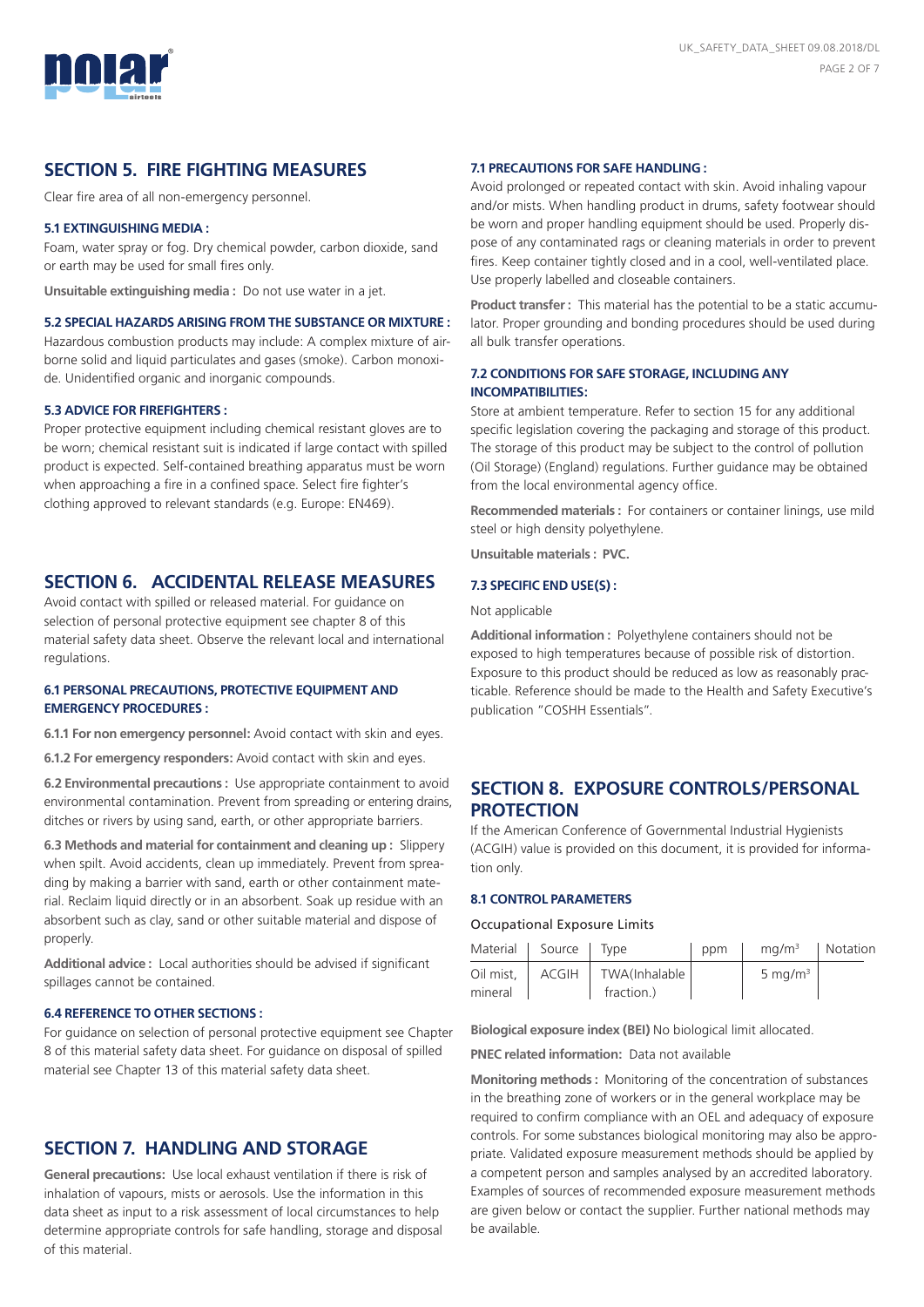

National Institute of Occupational Safety and Health (NIOSH), USA: Manual of Analytical Methods http://www.cdc.gov/niosh/

Occupational Safety and Health Administration (OSHA), USA: Sampling and Analytical Methods http://www.osha.gov/

Health and Safety Executive (HSE), UK: Methods for the Determination of Hazardous Substances http://www.hse.gov.uk/

Institut für Arbeitsschutz Deutschen Gesetzlichen Unfallversicherung (IFA), Germany. http://www.dguv.de/inhalt/index.jsp

L'Institut National de Recherche et de Securité, (INRS), France http:// www.inrs.fr/accueil

### **8.2 EXPOSURE CONTROLS GENERAL INFORMATION :**

The level of protection and types of controls necessary will vary depending upon potential exposure conditions. Select controls based on a risk assessment of local circumstances. Appropriate measures include: Adequate ventilation to control airborne concentrations. Where material is heated, sprayed or mist formed, there is greater potential for airborne concentrations to be generated.

Define procedures for safe handling and maintenance of controls. Educate and train workers in the hazards and control measures relevant to normal activities associated with this product. Ensure appropriate selection, testing and maintenance of equipment used to control exposure, e.g. personal protective equipment, local exhaust ventilation. Drain down system prior to equipment break-in or maintenance. Retain drain downs in sealed storage pending disposal or for subsequent recycle. Always observe good personal hygiene measures, such as washing hands after handling the material and before eating, drinking, and/ or smoking. Routinely wash work clothing and protective equipment to remove contaminants. Discard contaminated clothing and footwear that cannot be cleaned. Practice good housekeeping.

#### **OCCUPATIONAL EXPOSURE CONTROLS**

**Personal protective equipment :** The provided information is made in consideration of the PPE directive (Council Directive 89/686/EEC) and the CEN European Committee for Standardisation (CEN) standards. Personal protective equipment (PPE) should meet recommended national standards. Check with PPE suppliers.

**Eye protection :** Wear safety glasses or full face shield if splashes are likely to occur. Approved to EU Standard EN166.

**Hand protection :** Where hand contact with the product may occur the use of gloves approved to relevant standards (e.g. Europe: EN374, US: F739) made from the following materials may provide suitable chemical protection: PVC, neoprene or nitrile rubber gloves. Suitability and durability of a glove is dependent on usage, e.g. frequency and duration of contact, chemical resistance of glove material, dexterity. Always seek advice from glove suppliers. Contaminated gloves should be replaced. Personal hygiene is a key element of effective hand care. Gloves must only be worn on clean hands. After using gloves, hands should be washed and dried thoroughly. Application of a non-perfumed moisturizer is recommended.

For continuous contact we recommend gloves with breakthrough time of more than 240 minutes with preference for > 480 minutes where suitable gloves can be identified. For short-term/splash protection we

recommend the same, but recognise that suitable gloves offering this level of protection may not be available and in this case a lower breakthrough time may be acceptable so long as appropriate maintenance and replacement regimes are followed. Glove thickness is not a good predictor of glove resistance to a chemical as it is dependent on the exact composition of the glove material.

**Body protection :** Skin protection not ordinarily required beyond standard issue work clothes.

**Respiratory protection :** No respiratory protection is ordinarily required under normal conditions of use. In accordance with good industrial hygiene practices, precautions should be taken to avoid breathing of material. If engineering controls do not maintain airborne concentrations to a level which is adequate to protect worker health, select respiratory protection equipment suitable for the specific conditions of use and meeting relevant legislation.

Check with respiratory protective equipment suppliers. Where air-filtering respirators are suitable, select an appropriate combination of mask and filter. Select a filter suitable for combined particulate/organic gases and vapours [boiling point >65 °C (149 °F)] meeting EN14387.

**Thermal Hazards :** Not applicable.

## **ENVIRONMENTAL EXPOSURE CONTROLS**

**Environmental exposure control measures:** Minimise release to the environment. An environmental assessment must be made to ensure compliance with local environmental legislation. Information on accidental release measures are to be found in section 6.

# **SECTION 9. PHYSICAL AND CHEMICAL PROPERTIES**

#### **9.1 INFORMATION ON BASIC PHYSICAL AND CHEMICAL PROPERTIES**

**Appearance:** Amber. Liquid at room temperature.

**Odour:** Slight hydrocarbon.

**Odour threshold:** Data not available

**pH :** Not applicable.

**Initial boiling point and boiling range:** > 280 °C / 536 °F estimated value(s)

**Pour point:** Typical -24 °C / -11 °F

**Flash point:** Typical 241 °C / 466 °F (COC)

**Upper / lower flammability or explosion limits:**  Typical 1 - 10 %(V) (based on mineral oil)

**Auto-ignition temperature:** > 320 °C / 608 °F

**Vapour pressure:** < 0.5 Pa at 20 °C / 68 °F (estimated value(s))

**Relative density:** Typical 0.884 at 15 °C / 59 °F

**Density :** Typical 884 kg/m3 at 15 °C / 59 °F

**Water solubility:** Negligible.

**Solubility in other solvents:** Data not available

**n-octanol/water partition coefficient (log Pow):** > 6 (based on information on similar products)

**Dynamic viscosity:** Data not available

**Kinematic viscosity:** Typical 100 mm2/s at 40 °C / 104 °F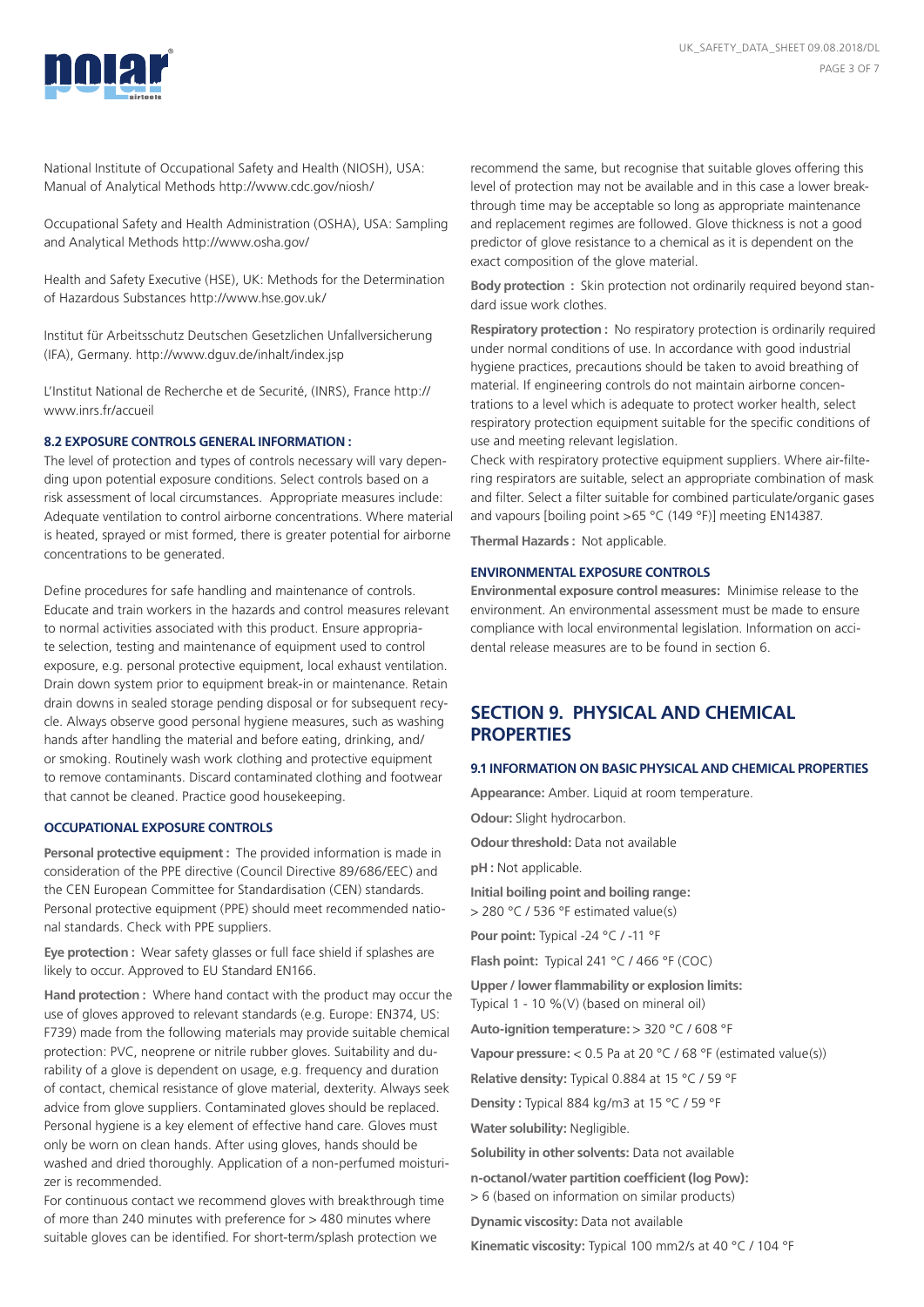

**Vapour density (air=1):** > 1 (estimated value(s)) **Evaporation rate (nBuAc=1):** Data not available **Decomposition Temperature:** Data not available **Flammability:** Data not available **Oxidizing Properties :** Data not available **Explosive Properties :** Not classified

## **9.2 OTHER INFORMATION**

**Electrical conductivity :** This material is not expected to be a static accumulator. **Other Information :** not a VOC **Volatile organic compound :** 0 %

# **SECTION 10. STABILITY AND REACTIVITY**

#### **10.1 REACTIVITY :**

The product does not pose any further reactivity hazards in addition to those listed in the following sub-paragraph.

#### **10.2 CHEMICAL STABILITY :**

No hazardous reaction is expected when handled and stored according to provisions.

## **10.3 POSSIBILITY OF HAZARDOUS REACTIONS :**

Reacts with strong oxidising agents.

## **10.4 CONDITIONS TO AVOID :**

Extremes of temperature and direct sunlight.

#### **10.5 INCOMPATIBLE MATERIALS :**

Strong oxidising agents.

#### **10.6 HAZARDOUS DECOMPOSITION PRODUCTS :**

Hazardous decomposition products are not expected to form during normal storage.

# **SECTION 11. TOXICOLOGICAL INFORMATION**

# **11.1 INFORMATION ON TOXICOLOGICAL EFFECTS**

**Basis for assessment :** Information given is based on data on the components and the toxicology of similar products.

Unless indicated otherwise, the data presented is representative of the product as a whole, rather than for individual component(s).

**Likely routes of exposure :** Skin and eye contact are the primary routes of exposure although exposure may occur following accidental ingestion.

**Acute oral toxicity :** Expected to be of low toxicity: LD50 > 5000 mg/kg, Rat

**Acute dermal toxicity :** Expected to be of low toxicity: LD50 > 5000 mg/kg , Rabbit

**Acute inhalation toxicity:** Not considered to be an inhalation hazard under normal conditions of use.

**Skin corrosion/irritation :** Expected to be slightly irritating.

**Serious eye damage/irritation :** Expected to be slightly irritating.

**Respiratory irritation :** Inhalation of vapours or mists may cause irritation.

**Respiratory or skin sensitisation :** For respiratory and skin sensitisation: Not expected to be a sensitiser.

**Aspiration hazard :** Not considered an aspiration hazard.

**Germ cell mutagenicity :** Not considered a mutagenic hazard.

**Carcinogenicity :** Not expected to be carcinogenic. Product contains mineral oils of types shown to be non-carcinogenic in animal skin-painting studies. Highly refined mineral oils are not classified as carcinogenic by the International Agency for Research on Cancer (IARC).

| Material:                                       | Carcinogenicity classification<br>ACGIH group A4:<br>Not classifiable as a human carcinogen. |  |  |
|-------------------------------------------------|----------------------------------------------------------------------------------------------|--|--|
| Highly refined mineral oil<br>$(IP346 < 3\%)$ : |                                                                                              |  |  |
| Highly refined mineral oil                      | $IARC$ 3: Not classifiable as to                                                             |  |  |
| $(IP346 < 3\%)$ :                               | carcinogenicity to humans.                                                                   |  |  |
| Highly refined mineral oil                      | GHS / CLP: No carcinogenicity                                                                |  |  |
| $(IP346 < 3\%)$ :                               | classification                                                                               |  |  |

**Reproductive and developmental toxicity:** Not expected to be a hazard.

# **SUMMARY ON EVALUATION OF THE CMR PROPERTIES**

**Carcinogenicity :** 

This product does not meet the criteria for classification in categories 1A/1B.

**Mutagenicity :** This product does not meet the criteria for classification in categories 1A/1B.

**Reproductive toxicity (fertility) :** This product does not meet the criteria for classification in categories 1A/1B.

**Specific target organ toxicity - single exposure :** Not expected to be a hazard.

**Specific target organ toxicity - repeated exposure :** Not expected to be a hazard.

**Additional information :** Used oils may contain harmful impurities that have accumulated during use. The concentration of such impurities will depend on use and they may present risks to health and the environment on disposal. ALL used oil should be handled with caution and skin contact avoided as far as possible.

Classifications by other authorities under varying regulatory frameworks may exist.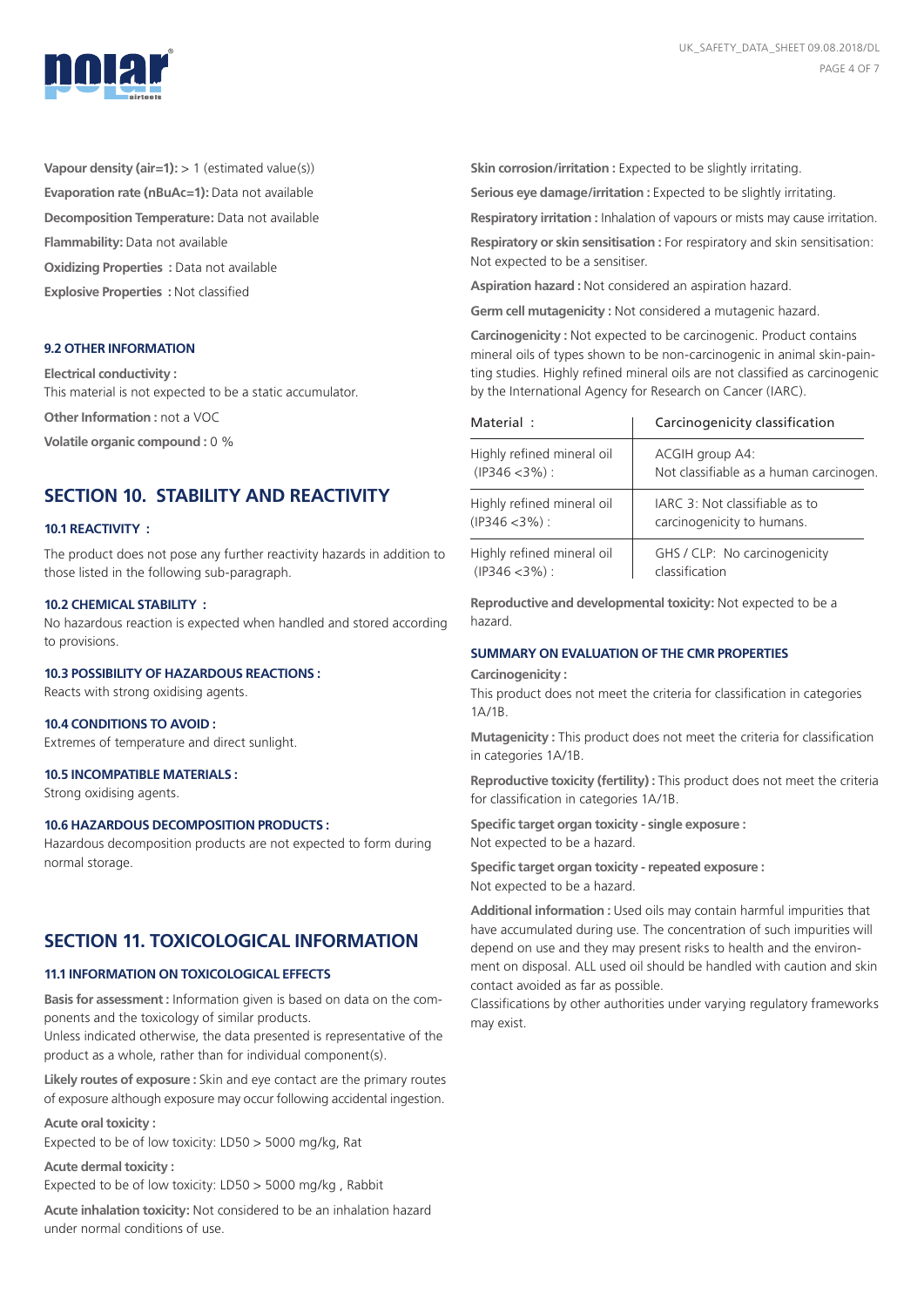

# **SECTION 12. ECOLOGICAL INFORMATION**

**Basis for Assessment :** Ecotoxicological data have not been determined specifically for this product. Information given is based on a knowledge of the components and the ecotoxicology of similar products. Unless indicated otherwise, the data presented is representative of the product as a whole, rather than for individual component(s).

#### **12.1 TOXICITY**

#### **Acute Toxicity :**

Poorly soluble mixture. May cause physical fouling of aquatic organisms. Expected to be practically non toxic: LL/EL/IL50 > 100 mg/l (to aquatic organisms) LL/EL50 expressed as the nominal amount of product required to prepare aqueous test extract. Mineral oil is not expected to cause any chronic effects to aquatic organisms at concentrations less than 1 mg/l.

## **12.2 PERSISTENCE AND DEGRADABILITY :**

Expected to be not readily biodegradable. Major constituents are expected to be inherently biodegradable, but the product contains components that may persist in the environment.

## **12.3 BIOACCUMULATIVE POTENTIAL :**

Contains components with the potential to bioaccumulate.

#### **12.4 MOBILITY IN SOIL :**

Liquid under most environmental conditions. If it enters soil, it will adsorb to soil particles and will not be mobile. Floats on water.

#### **12.5 RESULT OF PBT AND VPVB ASSESMENT :**

This mixture does not contain any REACH registered substances that are assessed to be a PBT or a vPvB.

## **12.6 OTHER ADVERSE EFFECTS :**

Product is a mixture of non-volatile components, which are not expected to be released to air in any significant quantities. Not expected to have ozone depletion potential, photochemical ozone creation potential or global warming potential.

# **SECTION 13. DISPOSAL CONSIDERATIONS**

#### **13.1 WASTE TREATMENT METHODS**

**Material Disposal :** Recover or recycle if possible. It is the responsibility of the waste generator to determine the toxicity and physical properties of the material generated to determine the proper waste classification and disposal methods in compliance with applicable regulations. Do not dispose into the environment, in drains or in water courses.

**Container Disposal :** Dispose in accordance with prevailing regulations, preferably to a recognised collector or contractor. The competence of the collector or contractor should be established beforehand.

**Local Legislation :** Disposal should be in accordance with applicable regional, national, and local laws and regulations.

EU Waste Disposal Code (EWC): 13 02 05 mineral-based non-chlorinated engine, gear and lubricating oils. Classification of waste is always the responsibility of the end user.

# **SECTION 14. TRANSPORT INFORMATION**

#### **LAND TRANSPORT (ADR/RID):**

#### **ADR**

This product is not classified as dangerous for this mode of transport. Therefore

14.1 UN Number,

- 14.2 UN Proper Shipping name,
- 14.3 Transport hazard class(es),
- 14.4 Packing group, 14.5 Environmental hazards,
- 14.6 Special precautions for user do not apply.

**RID** 

This product is not classified as dangerous for this mode of transport. Therefore

14.1 UN Number,

- 14.2 UN Proper Shipping name,
- 14.3 Transport hazard class(es),
- 14.4 Packing group,
- 14.5 Environmental hazards,
- 14.6 Special precautions for user do not apply.

**Inland waterways transport (ADN):** This product is not classified as dangerous for this mode of transport. Therefore

- 14.1 UN Number,
- 14.2 UN Proper Shipping name,
- 14.3 Transport hazard class(es),
- 14.4 Packing group.
- 14.5 Environmental hazards,
- 14.6 Special precautions for user do not apply.

**Sea transport (IMDG Code):** This product is not classified as dangerous for this mode of transport. Therefore

- 14.1 UN Number,
- 14.2 UN Proper Shipping name,
- 14.3 Transport hazard class(es),
- 14.4 Packing group,
- 14.5 Environmental hazards,
- 14.6 Special precautions for user do not apply.

**Air transport (IATA):** This product is not classified as dangerous for this mode of transport. Therefore

- 14.1 UN Number,
- 14.2 UN Proper Shipping name,
- 14.3 Transport hazard class(es),
- 14.4 Packing group,
- 14.5 Environmental hazards,
- 14.6 Special precautions for user do not apply.

## **14.7 TRANSPORT IN BULK ACCORDING TO ANNEX II OF MARPOL 73/78 AND THE IBC CODE**

**Pollution category :** Not applicable.

**Ship type :** Not applicable.

**Product name :** Not applicable.

**Special precaution :** Not applicable.

**Additional information :**

MARPOL Annex 1 rules apply for bulk shipments by sea.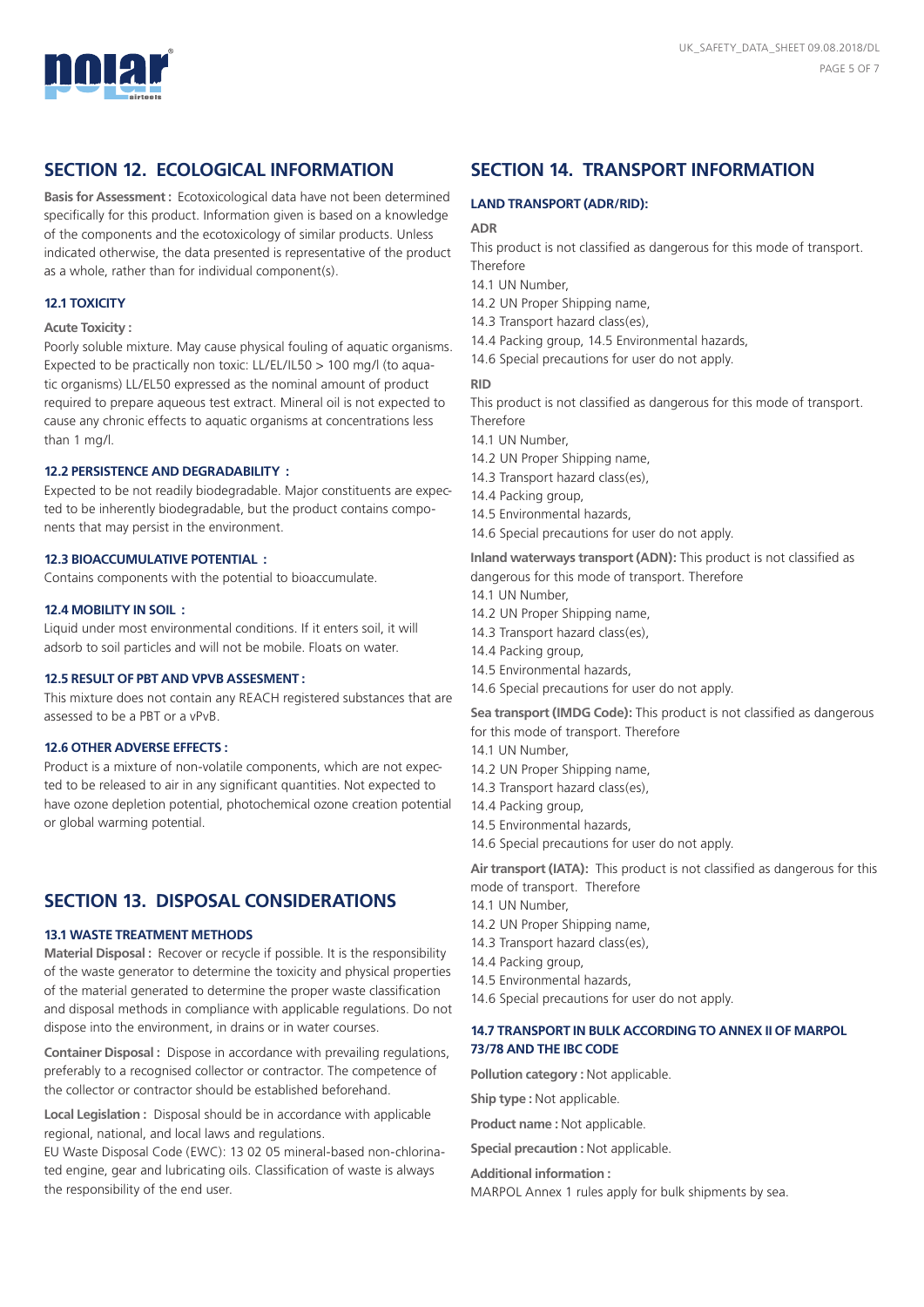

# **SECTION 15. REGULATORY INFORMATION**

The regulatory information is not intended to be comprehensive. Other regulations may apply to this material.

## **15.1 SAFETY, HEALTH AND ENVIRONMENTAL REGULATIONS/ LEGISLATION SPECIFIC FOR THE SUBSTANCE OR MIXTURE**

**Other regulatory information authorisations and/or restrictions on use:** Product is not subject to Authorisation under REACh.

**Recommended restrictions on use (advice against) :** This product must not be used in applications other than those recommended in Section 1, without first seeking the advice of the supplier.

#### **CHEMICAL INVENTORY STATUS**

**EINECS :** All components listed or polymer exempt.

**TSCA :** All components listed.

**Other Information :** 

Environmental Protection Act 1990 (as amended).

Health and Safety at Work etc. Act 1974.

Consumers Protection Act 1987.

Pollution Prevention and Control Act 1999.

Environment Act 1995.

Factories Act 1961.

The Carriage of Dangerous Goods and Use of Transportable

Pressure Equipment (Amendment) Regulations 2011.

Chemicals (Hazard Information and Packaging for Supply)

Regulations 2009.

Control of Substances Hazardous to Health Regulations 2002 (as amended).

Merchant Shipping (Dangerous Goods and Marine Pollutants) Regulations 1997.

Reporting of Injuries, Diseases and Dangerous Occurrences Regulations 1995 (as amended).

Personal Protective Equipment Regulations 2002.

Personal Protective Equipment at Work Regulations 1992.

Hazardous Waste (England and Wales) Regulations 2005 (as amended).

Control of Major Accident Hazards Regulations 1999 (as amended).

Renewable Transport Fuel Obligations Order 2007 (as amended). Energy Act 2011.

Environmental Permitting (England and Wales) Regulations 2010 (as amended).

Waste (England and Wales) Regulations 2011 (as amended).

Planning (Hazardous Substances) Act 1990 and associated regulations.

The Environmental Protection (Controls on Ozone-Depleting Substances) Regulations 2011.

## **15.2 CHEMICAL SAFETY ASSESSMENT :**

No Chemical Safety Assessment has been carried out for this substance/mixture by the supplier.

# **SECTION 16. OTHER INFORMATION**

Not classified.

**Additional information :** No Exposure Scenario annex is attached to this safety data sheet as it is a non-classified mixture containing no hazardous substances.

**Other information** 

**Abbreviations and acronyms :**

*Acute Tox.* = Acute toxicity

*Asp. Tox.* = Aspiration hazard

*Aquatic Acute* = Acute hazards to the aquatic environment

*Aquatic Chronic* = Hazardous to the aquatic environment - Long-term hazard

*Eye Dam.* = Serious eye damage/eye irritation

*Flam. Liq*. = Flammable liquids

*Skin Corr.* = Skin corrosion/irritation

*Skin Sens.* = Skin sensitizer

*STOT SE* = Specific target organ toxicity - single exposure

*STOT RE* = Specific target organ toxicity - repeated exposure

The standard abbreviations and acronyms used in this document can be looked up in reference literature (e.g. scientific dictionaries) and/or websites.

*ACGIH* = American Conference of Governmental Industrial Hygienists *ADR* = European Agreement concerning the International Carriage of Dangerous Goods by Road

*AICS* = Australian Inventory of Chemical Substances

*ASTM* = American Society for Testing and Materials

- *BEL* = Biological exposure limits
- *BTEX* = Benzene, Toluene, Ethylbenzene, Xylenes

*CAS* = Chemical Abstracts Service

*CEFIC* = European Chemical Industry Council

*CLP* = Classification Packaging and Labelling

*COC* = Cleveland Open-Cup

*DIN* = Deutsches Institut fur Normung

*DMEL* = Derived Minimal Effect Level

*DNEL* = Derived No Effect Level *DSL* = Canada Domestic Substance List

*EC* = European Commission *EC50* = Effective Concentration fifty

*ECETOC* = European Center on Ecotoxicology and Toxicology Of Chemicals

*ECHA* = European Chemicals Agency

*EINECS* = The European Inventory of Existing Commercial Chemical Substances

*EL50* = Effective Loading fifty

*ENCS* = Japanese Existing and New Chemical Substances Inventory

- *EWC* = European Waste Code
- *GHS* = Globally Harmonised System of Classification and Labelling of Chemicals
- *IARC* = International Agency for Research on Cancer

*IATA* = International Air Transport Association

*IC50* = Inhibitory Concentration fifty

*IL50* = Inhibitory Level fifty

*IMDG* = International Maritime Dangerous Goods

*INV* = Chinese Chemicals Inventory

*IP346* = Institute of Petroleum test method N° 346 for the determination of polycyclic aromatics DMSO-extractables

*KECI* = Korea Existing Chemicals Inventory

*LC50* = Lethal Concentration fifty LD50 = Lethal Dose fifty per cent.

*LL/EL/IL* = Lethal Loading/Effective Loading/Inhibitory loading